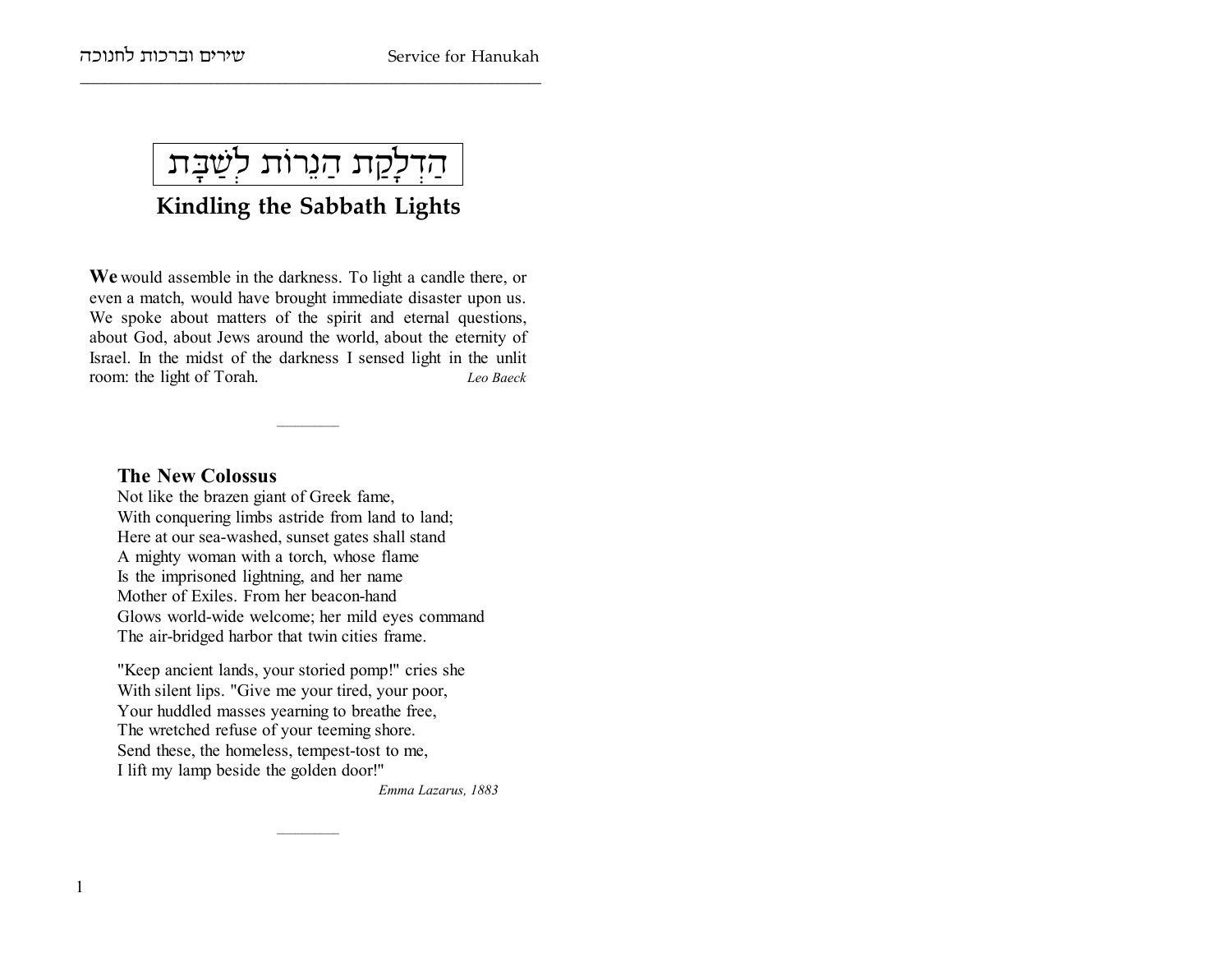## **Light These Lights**

 $2x<sub>1</sub>$ 

O hear my prayer I sing to You, Be gracious to the ones I love, And bless them with goodness and mercy and peace, O hear my prayer to You.

Let us light these lights To shine on me and you . . . and let us say: Amen. Let us light these lights And see the world anew . . . and let us say: Amen. Words and Music: Debbie Friedman; Adapted AF

## Rock of Ages אור Rock of Ages

**מעוז** צור ישועתי, לך נאה לשבח. תִּכּוֹן בֵּית תְּפִלָּתִי, וְשָׁם תּוֹדָה נְזַבֵּחָ. לְעֵת תַּבִין מַטִבֵּחַ, מִצָּר הַמִנַבֵּחַ. אַז אַגמר, בִּשִׁיר מִזְמוֹר, חֲנִכַּת הַמְזִבֵּהַ.

Ma-oz Tzur Y'shu-a-ti, l'cha na-eh l'sha-bei-ah. Ti-kon beit ti-fi-la-ti, v'sham to-da n'za-bei-ah. L'eit ta-chin mat-bei-ah, mi-tzar ham-na-bei-ah. Az eq-mor b'shir miz-mor, Ha-nu-kat ha-miz-bei-ah! (2x)

# מִזְמוֹר שִׁיּר לִיוֹם הַשַּׁבָּת A Psalm for the Sabbath

from Psalm 92

תהילים ק״ו

# **מזמור**, מזמור שיר, שיר ליום השבת.

Miz-mor, miz-mor shir, shir l'yom ha-Sha-bat. The whole world is waiting to sing a song of Shabbat.

## **Sabbath Prayer**

May the One protect and defend you, May God always shield you from pain, May you come to be In Yisrael a shining name.

May you be like Ruth and like Boaz, May you be deserving of praise, Strengthen us, O God, And keep us from unholy ways.

May God bless you, and grant you long life: May the One fulfill our Sabbath Prayer for you. May God make you hard workers and wise: May God bless your loved ones who will care for you.

May the One protect and defend you, May God always shield you from pain, Favor us, O God, with happiness and peace, O hear our Sabbath Prayer: Amen.

Words: Sheldon Harnick; Music: Jerry Bock; Adapted: AF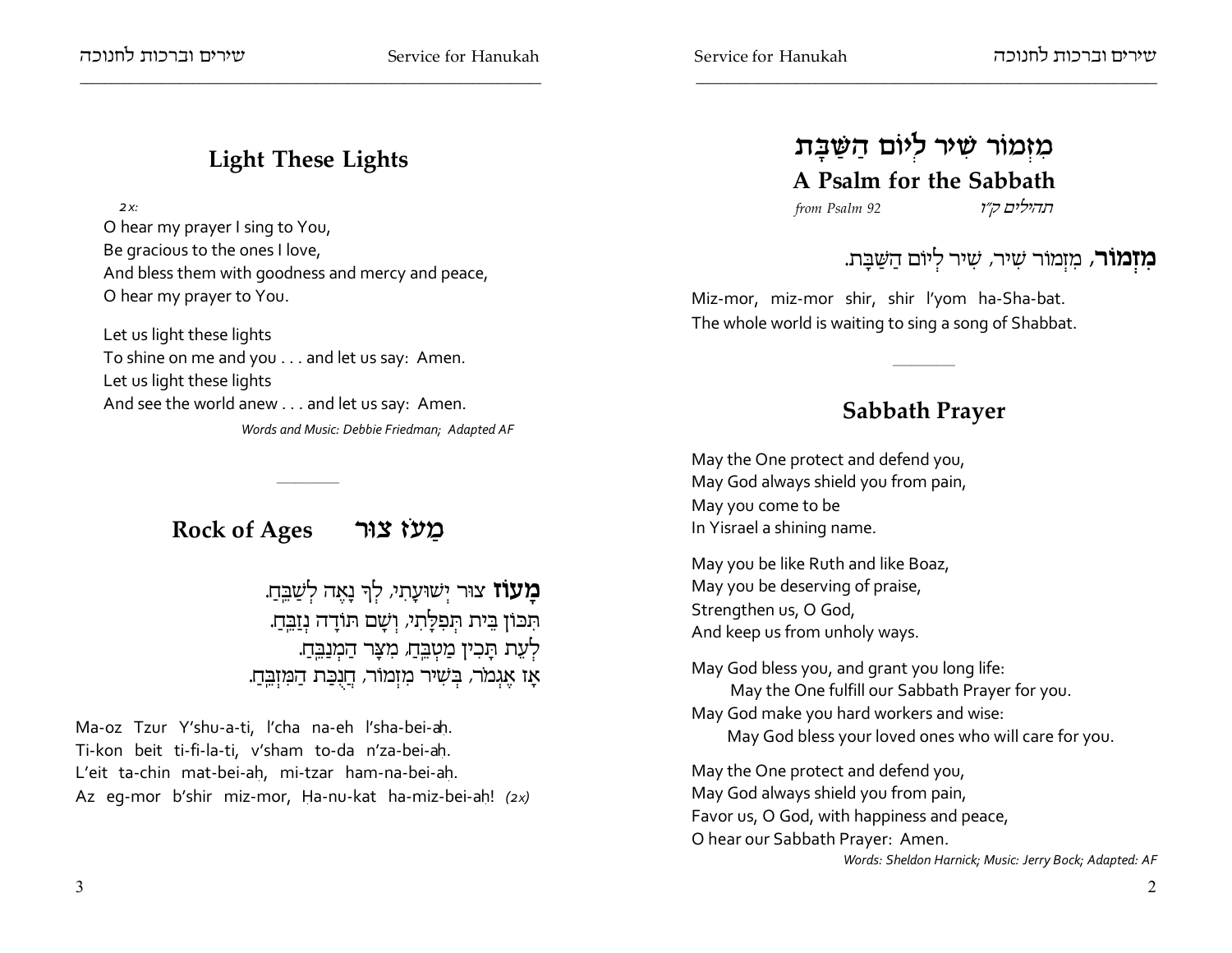ווינרים ודרכות לחנוכה $\mathfrak{m}$ 



## **Kindling the Hanukah Lights**

# **Blessed Is The Match xFx §t©b ©d i ¥x §W ©`**

**Blessed** is the match kindled to ignite the fires of hope. Blessed is the fire that burns in the secret places of the heart. Blessed is the heart with the strength to stop beating for honor'ssacrifice.

*Words: Hannah Senesh; Translation: AF*

## **From Generation to Generation**

**In** a house which becomes a home, One hands down and another takes upthe heritage of mind and heart,laughter and tears, musings and deeds.Love, like a carefully loaded ship,crosses the gulf between the generations.

So we must not neglect the ceremonies of our passage: when we celebrate a holiday,when we wed, when we die,and when we are blessed with a child.

We ourselves must transmit the passwordsfrom generation to generation.

*Antoine de Saint-Exupery, adapted*

Rock of Ages, let our song, praise Thy saving power.Thou amidst the raging foes, wast our sheltering tower.Furious they assailed us, but Thine Arm availed us.And Thy Word broke their sword,when our own strength failed us. *(2x)*

Children of the Maccabees, forever free to prosper:Hark the echoes of the songs, where ye may be harbored.Yours the message cheering, that the time is nearing:Which will see, spirits free, tyrants disappearing. *(2x)*

> *Hebrew: by a figure named Mordecai, century unknown English: Marcus Jastrow and Gustav Gotthiel, adapted: AF An adaptation of the the German lyrics: Leopold Stein, 19th c Music: borrowed from the Operatist Bendetto Marcello, Italy, 18th cTranscription: Cantor Birnbaum, Israelitische Wochenschrift, Königsberg, 19th c*

# **בָרוּךְ** אַתָּה יְיָ, אֱלֹהֵינוּ כֵוְלֶךְ הָעוֹלָם, אֲשֶׁר קִדְּשָׁנוּ בְּמִצְוֹתָיו, וְצִוְּנוּ לְהַדְלִיק נֵר שֶל שַׁבָּת.

Ba-ruch a-ta A-do-nai E-lo-hei-nu Me-lech Ha-o-lam,a- sher ki-d'sha-nu b'mitz-vo-tav v'tzi-va-nu l'had-lik nershel Shabbat.

**Praised** be Adonai, our Highest, Majestic One of All the Universe, who makes us holy with the *mitzvot,* and inspires us to find warmth inthe lights of Shabbat.

*May the Radiance of the Divine be a beacon before us, showing us the good we must do and the world we must create. May our eyes shine with the splendor of Torah – the light of love, wisdom and understanding – so that all who look upon us will call us trulyblessed!*

**Blessed** is the Holy One of Light and Life.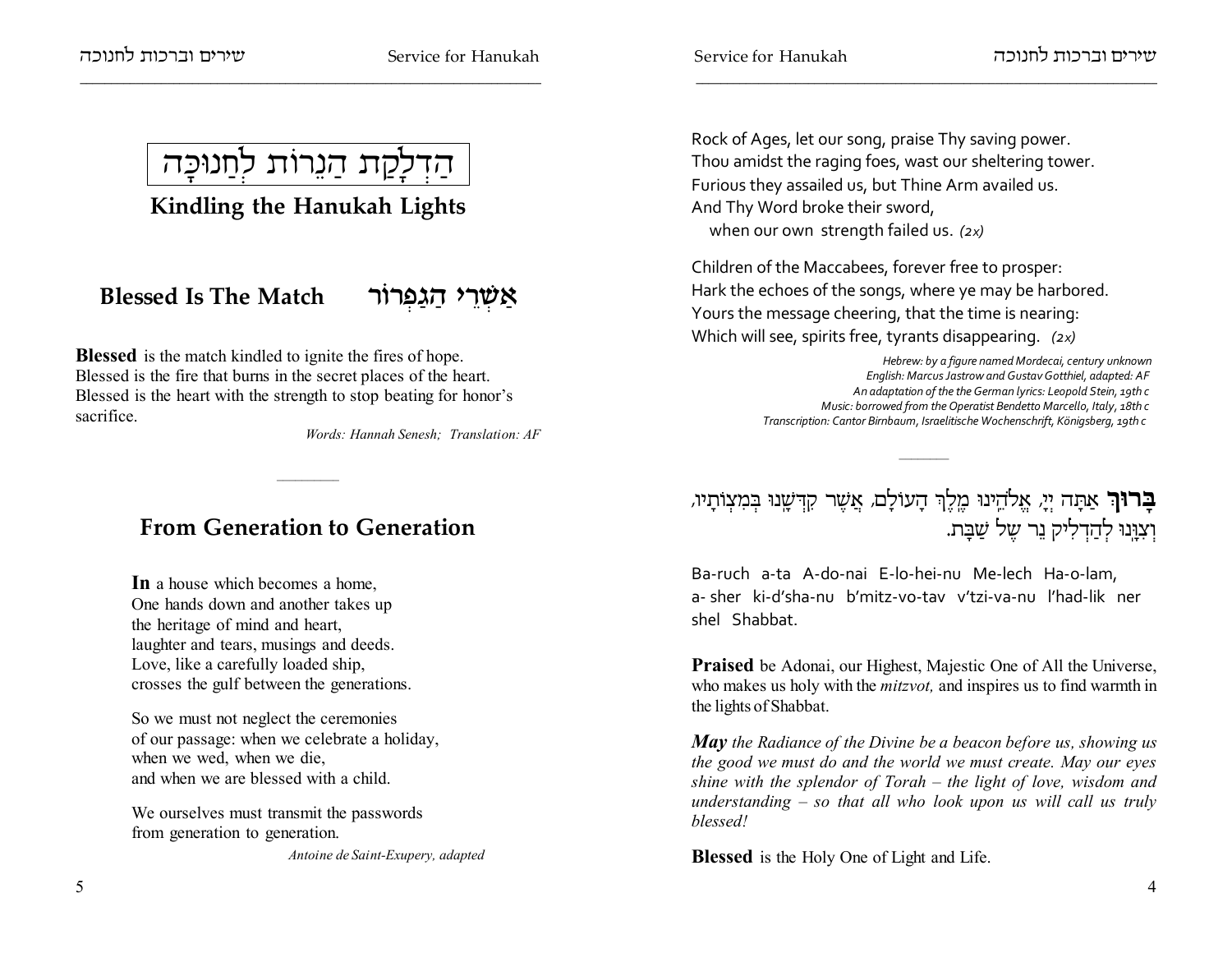**Blessed** is the Holy One of Light and Life, for keeping us alive,giving us presence, and enabling us to celebrate this joyous festival.

## **"Hanukah Blessings"**

How lucky are we that we, have lights so that we can see,although the day is done.What a miracle that a spark, lifts these candles out of the dark,every evening, one by one;

until the end of Hanukah, of Hanukah.

With the jingle bells and the toys, and the TV shows and noise,it's easy to forget.At the end of the day, our whole family will say,these words for Hanukah.

Ba-ruch a-ta, A-do-nai E-lo-hei-nu, Me-lech Ha-o-lam,a-sher ki-d'sha-nu b'mitz-vo-tav v'tzi-va-nu,l'had-lik ner shel Hanukah.Light the candles for Hanukah, for Hanukah.

We remember how Maccabees, fought so all of us could be freeand so we celebrate.On this festival of the lights, there's a joyful time every night.But we illuminate

the candles of Hanukah, of Hanukah.

Ba-ruch a-ta A-do-nai, E-lo-hei-nu Me-lech Ha-o-lam,she-a-sa ni-sim la-a-vo-tei-nu, ba-ya-mim, ha-hembaz-man ha-zeh.Hanukah, Hanukah! *Words and Music: Steven Page* **Hanukah Candle Blessings d¨kEpg§l zFk §x ¦A**

*Placing the candles from right to left, we light them from left to right:***בָרוּךְ** אַתָּה יְיָ, אֱלֹהֵינוּ כֵוְלֶךְ הָעוֹלָם, אֲשֶׁר קִדְּשָׁנוּ בְּמִצְוֹתָיו, וְצִוְּנוּ לְהַדְלִיק נֵר שֶל חַנוּ<mark>כָה.</mark>

Ba-ruch a-ta A-do-nai E-lo-hei-nu Me-lech Ha-o-lam,a-sher ki-d'sha-nu b'mitz-vo-tav v'tzi-va-nu l'had-lik nershel Hanukah.

**Blessed** is the Holy One of Light and Life, who is Light and givesLight, and is All that inspires us to kindle the lights of Hanukah.

## **בְרוּךְ** אַתָה יְיָ, אֱלֹהֵינוּ מֶלֶךְ הָעוֹלָם*,*שֶעַשָה נִסִים לַאַבוֹתֵנוּ, בַּיַמִּים הַהֵם בַּזְמַן הַזֶה.

Ba-ruch a-ta A-do-nai E-lo-hei-nu Me-lech Ha-o-lam,she-a-sa ni-sim la-a-vo-tei-nu ba-ya-mim ha-hembaz-man ha-zeh.

**Blessed** is the Holy One of Light and Life, who brought miraclesand light to our mothers and fathers in days of yore.

*On the 1st night:*

ב**רוּךְ** אַתָּה, יְיָ אֱלֹהֵינוּ, מֶלֶךְ הָעוֹלָם, שֶׁהֶחֱיָנוּ וְקִיּמָנוּ וְהִגִּיעָנוּ לַזְמַן הַזֶּה.

Ba-ruch a-ta A-do-nai E-lo-hei-nu Me-lech Ha-o-lam,she-he-hi-a-nu v'ki-y'ma-nu v'hi-gi-a-nu laz-man ha-zeh.

7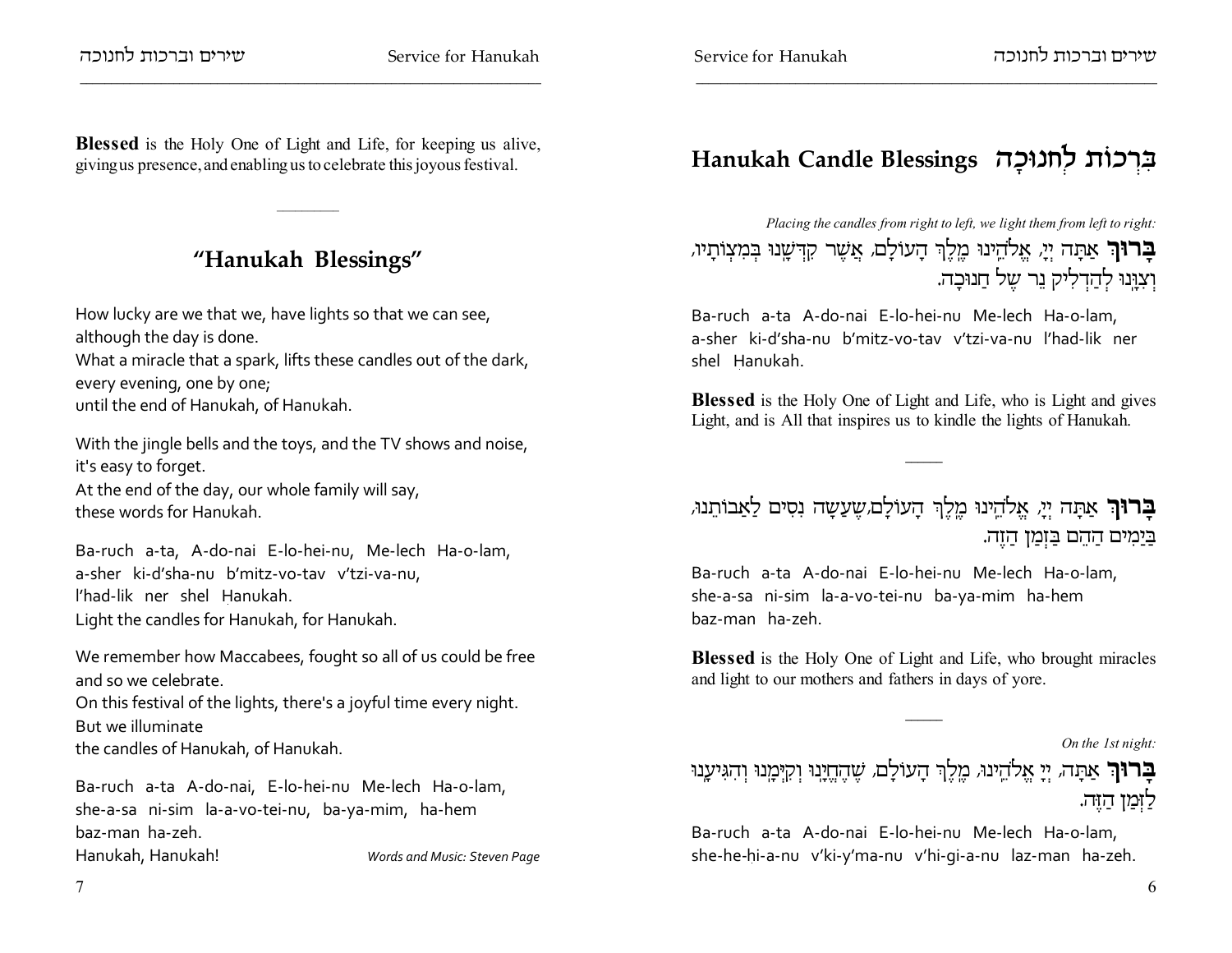**We** kindle these lights for the miracles, wonders and deliverancebequeathed our mothers and fathers in those days long ago.

During these eight days of Hanukah these lights are sacred. They are not to be used as other lights, but solely to behold the divinelight and meditate on the miracles of Hanukah.

May their light remind us to give thanks for the joy of Hanukah andthe wondrous acts of deliverance we witness each and every day.

*Adapted from the traditional Hanukah liturgy, AF*

### **Hanukah and Tikun Olam**

 During Hanukah, the time of year when days are short and nights loom long, Jewish tradition asks of us a very simple, yet profound task: the lighting of candles to shine with warmth and light againstthe cold and dark.

Just as the Shamash illumines each candle, we too are bearers of the Divine spark, bringing light to those whose lives are overcastby violence and hunger, by poverty and despair.

Each of us can bring light to the world. So tonight, as wecommemorate the miracles of Hanukah, let us also remember -:

*That the work of our hands can bring warmth to those in need.*

That the radiance of our heart can bring lightto those in dark places both near and far.

*That through our sacred service the world will be illuminated.*

And that Hanukah's miraculous wonders can be rekindledby what we have and what we do.

*American Jewish World Service, adapted: AF*

Hanuka linda 'sta aquiOcho kandelas para mi!Hanuka linda 'sta aquiOcho kandelas para mi!

 *Chorus* Una kandelika Dos kandelikasTres kandelikas Quatro kandelikasCinco kandelikasSeis kandelikasSiete kandelikasOcho kandelas para mi!

Muchas fiestas vo fazerCon alegrias y plazer!Muchas fiestas vo fazerCon alegrias y plazer!

### *Chorus*

Los pastelikos vo kumer Con almendrikas y la miel!Los pastelikos vo kumerCon almendrikas y la miel!

 *Chorus*

*Sephardic-Ladino Melody* 

# **These Lights El¨l ©d zFx¥p ©d**

*As we kindle and behold the Hanukah lights, we pray forour loved ones and for Tikun Olam: Repairing the World* 

**הַבֵּרוֹת** הַלַלוּ אַנוּ מַדְליקִין עַל הַנִּסִּים וְעַל הַנִּפְלָאוֹת וְעַל הַתְּשׁוּעוֹת, שֶׁעָשְׂיתָ לַאֲבוֹתֵינוּ בַּיָּמִים הָהֵם בַּזְמַן הַזֶּה. וְכָל שְמוֹנַת יְמֵי חֲנִבָּה הַנֵּרוֹת הַלָּלוּ קְדֶש הֵם, וְאֵין לָנוּ רְשׁוּת לְהִשְׁתַּמֵּשׁ בָּהֶם, אָלָא לִרְאוּתָם בִּלְבָד, כְּדֵי לְהודוֹת וּלְהַלֵּל לְשִׁמְךָ הַגָּדוֹל, עַל נִסֶּיךָ וְעַל נִפְלְאוֹהֶיךָ וְעַל יְשׁוּעָהֶן.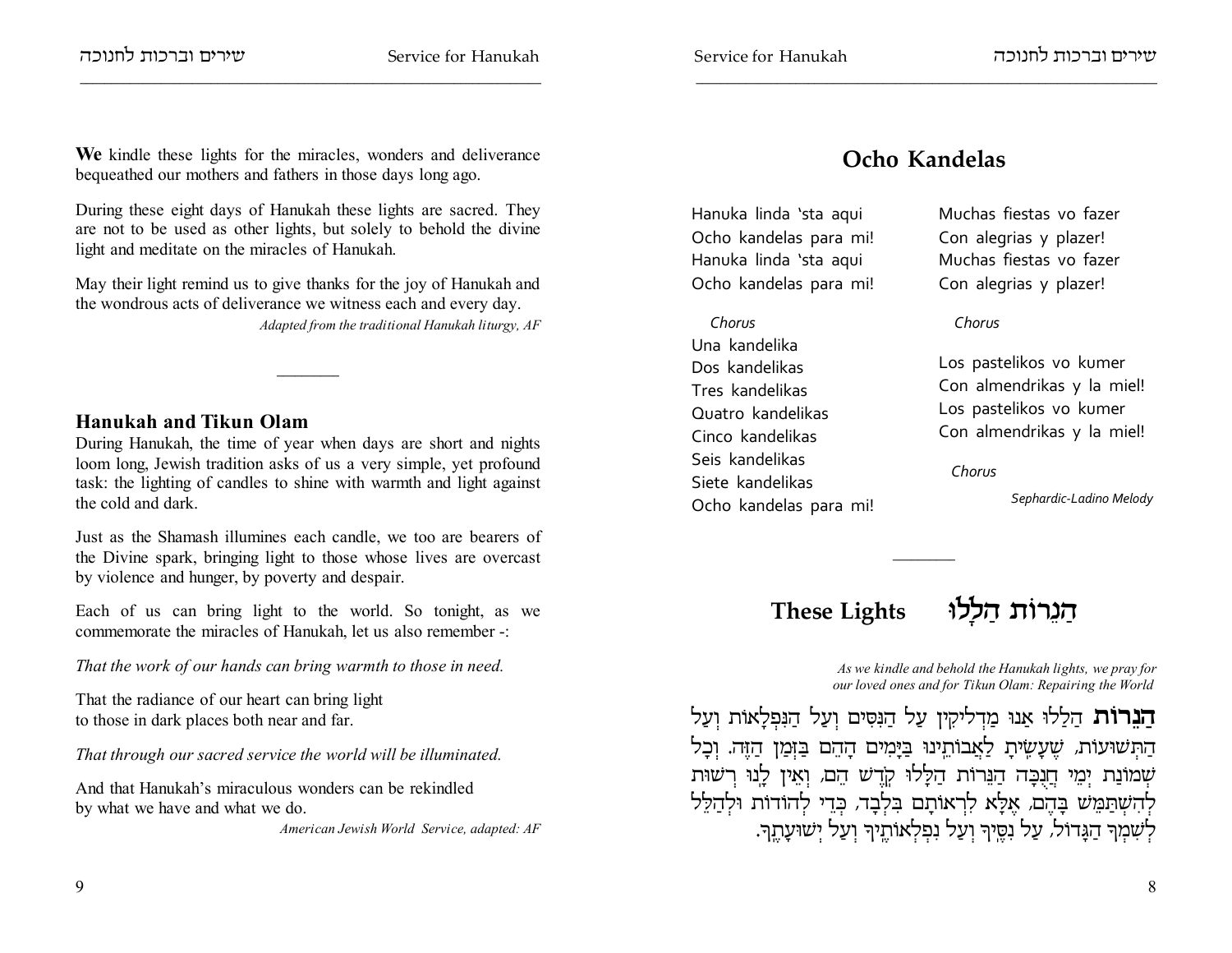## **Happy Joyous Hanukah (and Shabbat!)**

How many nights for Hanukah -Happy, joyous Hanukah. Nights and days, days and nights -Happy, joyous Hanukah.

 *On Shabbat:*T'night is the night of Sabbath peace -Shabbat Shalom on Hanukah.L'cha Dodi, Likrat Kalah -Sabbath's Bride on Hanukah.

### *Chorus*

 Eight are the nights of Hanukah,Happy, joyous Hanukah.Eight are the days, and eight are the nights,Happy, joyous Hanukah.

How many candles do I light?On happy, joyous Hanukah.Eight are the candles you should light -For a happy, joyous Hanukah.

### *Chorus*

One for God in Heaven above -Happy, joyous Hanukah.Two for Abraham and Sarah's love -Happy, joyous Hanukah.

Three for the Dreidel's 'sov sov sov' -Happy, joyous Hanukah.

## **שְׁמוֹנָה יָמִיּם**

## **Eight Days**

*from Babylonian Talmud, Shabbat 21b* c 'tf ,ca c",

ב**ואי** הֲנוּכָּה? דְּתָנוּ רַבְּנַן: בְּכ"ה בְּכִסְלֵיו יוֹמֵי דַחֲנוּכָּה תְּמָנְיָא אינּוּן דְּלָא לְמִסְפַּד בְּהוֹן וּדְלָא לְהִתְעַנּוֹת בְּהוֹן. שֶׁבְשֶׁנִּבְנְסוּ יְווֹנִים לַהִיכָל טִמְּאוּ כְּל הַשְׁמָנִים שֶבַּהֵיכָל. וּרְשֶׁגָּבְרָה מַלְכוּת בית חַשְמוֹנַאי וְנִצְחוּם, בָּדְקוּ וְלֹא מָצְאוּ אָלָא פַךְ אָחָד שֶל שֶׁמֶן שֶׁהָיָה מוּנָח בְּחוֹתָמוֹ שֶׁל כֹהֵן גָּדוֹל, וְלֹא הָיָה בּוֹ אֶלָּא לְהַדְלִיק יוֹם אֶבְזד. נַעֲשָׂה בּוֹ נֵס וְהִדְלִיקוּ מִמֶּנוּ שְׁמוֹנָה יָמִים. לְשָׁנָה אַחֶרֶת קְבָעוּם וַעֲשָׂאוּם יָמִים טוֹבִים בְּהַלֵּל וְהוֹדָאָה.

**What** is Hanukah? [And why are the Menorah's lights kindled?]

The Sages taught [in Talmud Tractate Megilat Ta'anit]:

 On the twenty-fifth of the month of Kislev the eight days of Hanukah commence. There should be no [public] mourning or fasting [but only joy]. For when the Greeks entered the Temple sanctums they defiled all the holy oils there [by touching them]. When the Hasmonean monarchy overcame them and emerged victorious over them, they searched and found only one cruse of oil stamped with the seal of the High Priest. Inside there was sufficient oil to light the Menorah for but one day. Then a miracle occurred and they lit the Menorah from it for eight days. The following year those days were established as a festival, with recitation of the joyous Psalms of the Hallel Service and special prayers ofthanksgiving.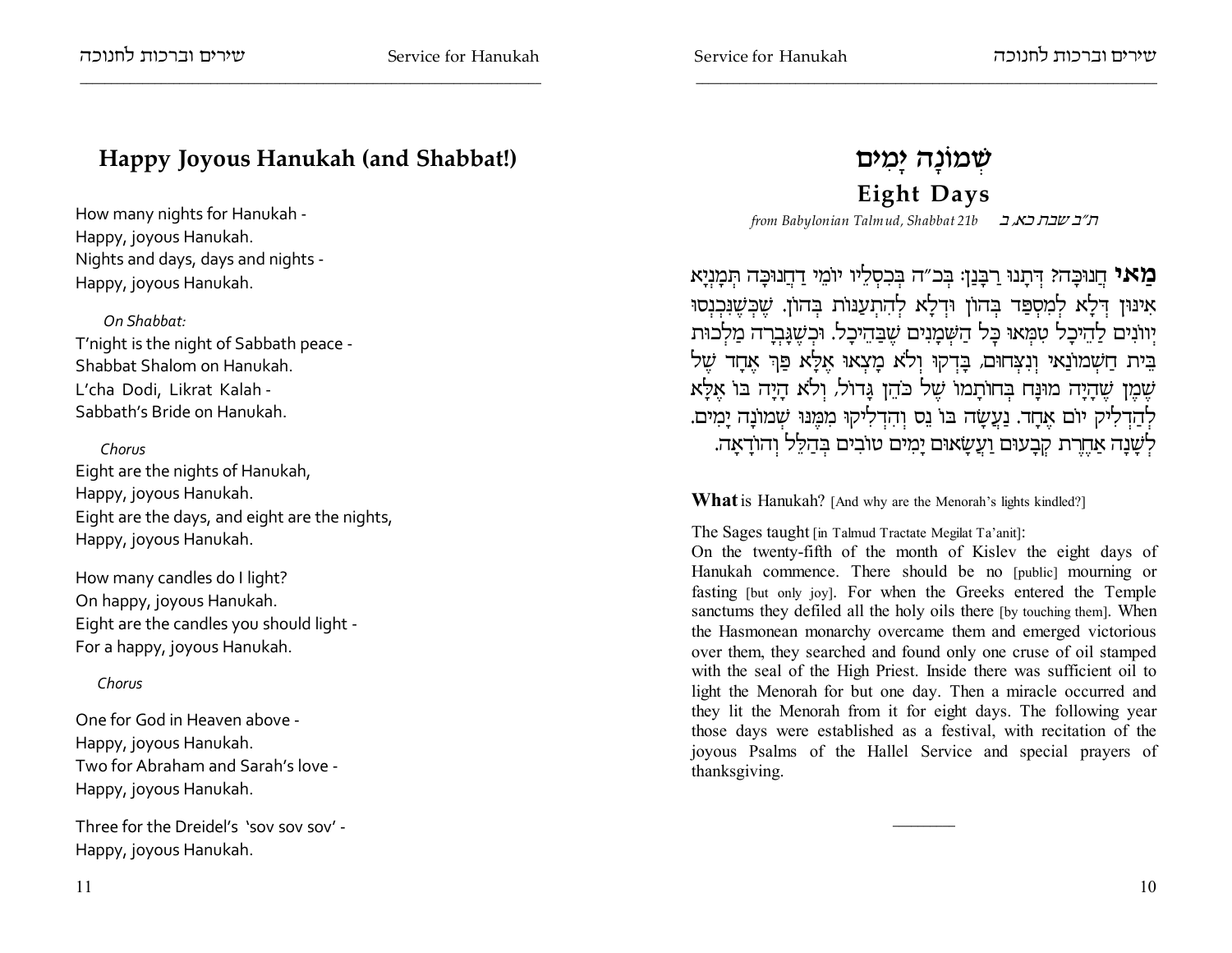שמע ישראל Shema Yisrael

**And** these words which I command you on this day shall be in your heart.

And you shalt teach them diligently unto your children. And you shall speak of them when you dwell in your home; and when you walk along the way; and when you go to sleep; and when you awaken.

Deuteronomy 6:6-7

**שְמַע** יִשְׂרָאֵל, יְיָ אֱלֹהֵינוּ, יְיָ אֶחֶ**ד**: בָרוּךְ שֵׁם כִּבוֹד מַלְכוּתוֹ לְעוֹלָם וַעֵד.

She-ma Yis-ra-el, A-do-nai E-lo-hei-nu, A-do-nai Ehad. Ba-ruch shem k'vod mal-chu-to l'o-lam va-ed

**Hear O Israel:** for us There Is One and only One! Blessed is the Majestic Unity of an Eternal Universe!

Four for the times of Mazel Toy -Happy, joyous Hanukah.

### Chorus

Five for the Brothers Maccabee -Happy, joyous Hanukah. Six for the days of work for me -Happy, joyous Hanukah.

Seven for the days of Creation's joy -Happy, joyous Hanukah. Eight for my brand new Dreidel toy -Happy, joyous Hanukah.

Chorus

Nine is the light of God that shines -Happy, joyous Hanukah. Round the world the rainbow's sign -Happy, joyous Hanukah.

Nine is for God's light that shines! Eight for my brand new Dreidel toy -Seven for the days of Creation's joy. Six for the days of work for me -Five for the brothers Maccabee. Four for the times of Mazel Toy -Three for the Dreidel's 'soy soy soy' Two for Abraham and Sarah's love -One for God in Heaven above.

Chorus

Songwriters: Lorin Sklamberg and Woody Guthrie Adapted for Shabbat and to include Biblical and Midrashic concepts: AF

The people who walked in darkness have seen a great light! On those living in the land of the shadows, the light has dawned!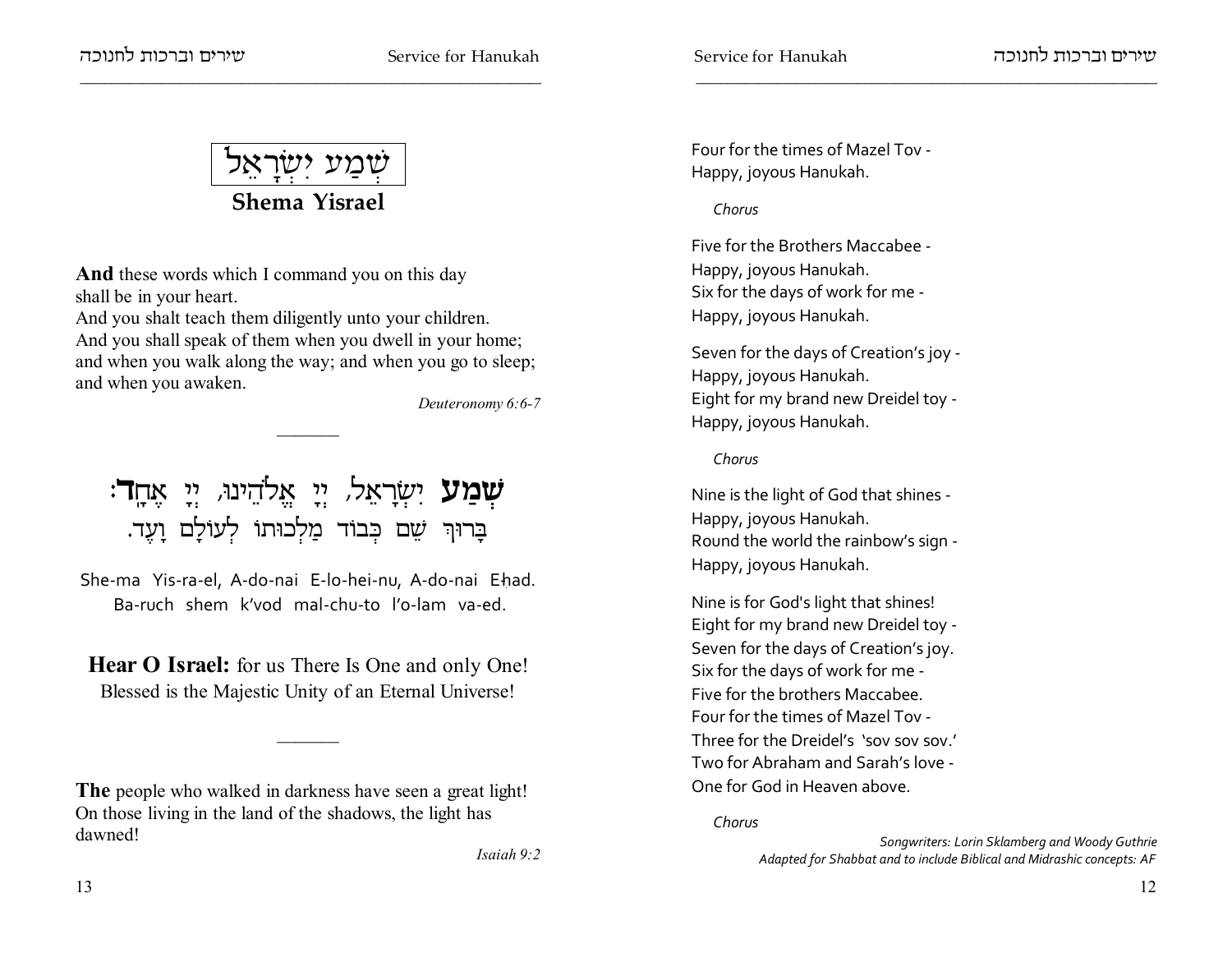

#### O Hanukah יִמֵי הַחְנוּכַה

O Hanukah, O Hanukah, come light the Menorah! Let's have a party, we'll all dance the Hora! Gather 'round the table, we'll give you a treat -Sivivon to play with and latkes to eat.

And while we are playing, The candles are burning low. One for each night, they shed a sweet light, To remind us of days long ago!

Oy Cha-nu-kah, Oy Cha-nu-kah, a yon-tif a shey-ner, A lus-ti-ker, a frey-lekh-er, nisht do nokh a-zey-ner. A-le nakht in dreyd-lekh shpil'n mir, Fri-sheh hey-seh lat-kes es'n on a shir!

Gesh-vin-der, tsindt kin-der, Di Cha-nu-kah likh-lekh on. Zingt "Al Ha-ni-sim," un dan-ken far di ni-sim Un kumt qi-kher tan-tsen in kohn!



## **Prayers of the Heart**

In this moment of silent communication a still, small voice beckons me: to pursue my life's work with full attention though no eye is upon me; to be gentle in the face of ingratitude, even when slander distorts my nobler impulses; to meet the end of the day with the certainty that I've used my gifts well and with dignity. Like my ancestors who entered the sea not knowing let me become even braver. facing life's trials with distinction. May I live on in deeds that bless others, And offer the heritage of a good name. CCAR, Union Prayer Book

#### **For Healing** מי שברד

Mi she-bei-rach A-vo-tei-nu, m'kor ha-bra-cha l'i-mo-tei-nu: May the source of strength, who blessed the ones before us, help us find the courage, to make our lives a blessing, and let us say, Amen.

Mi she-bei-rach I-mo-tei-nu, m'kor ha-bra-cha la-Avoteinu: Bless those in need of healing, with r'fuah sh'leimah, the renewal of body, the renewal of spirit, and let us say, Amen.

Words and Music: Debbie Friedman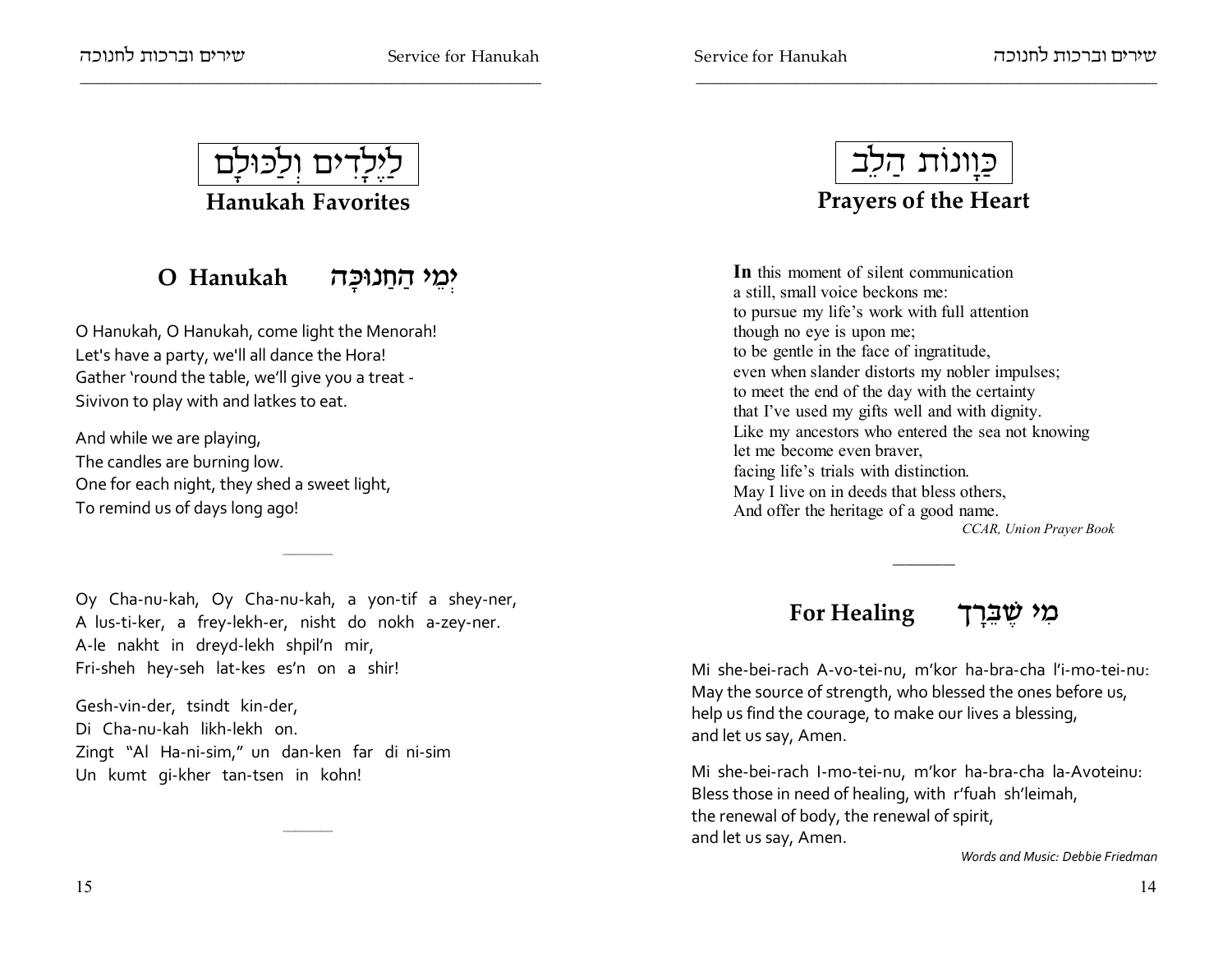## **I Have a Little Dreidel**

### I have a little DreidelI made it out of clay And when it's dry & readyThen Dreidel I shall play!

### *Chorus*

 Oh Dreidel, Dreidel, DreidelI made it out of clay And when it's dry and readyThen Dreidel I shall play!

It has a lovely body With legs so short and thin And when my Dreidel's tiredIt drops and then I win!

### *Chorus*

My Dreidel's always playfulIt loves to dance and spin A happy game of Dreidel Come play now, let's begin!

## **A Mischief-Maker's Dreidel**

I had a little DreidelOh spinning it would go By accident I dropped itIt fell and broke my toe!

My sister had a DreidelShe made 'f Gefilte Fish And when she wasn't lookingTh'cat put it in his dish!

A batch of sirloin dreidels A week's-worth for my pup Whole lot at once he ate 'emRight after he threw up!

I had a shiny DreidelIt moved so nice and fast B'then I brought to show 'n tell Marshmallow Fluff n' JellyI broke it in my - class!

My in-laws had a DreidelThey made it out of . . . ham? But then my Bubbie told meWith brisket it's a sham!

We had a bunch of Dreidels We made them out of fudge But when we went to eat themThey stained m'Mums new rug!

My Gran'pop's crystal Dreidel!On my nose atop a broom And when I tried to spin itIt smashed all o'er the room!

I had a tasty DreidelMade with flour into breadAri Fridkis I ate it up instead!

יְמֵי הַחֲנוּכָה, חַנוּכַת מִקְדָשֵׁנוּ.<br>. בגיל וּבִשְׂמִחַה מִמַלִים אֵת לְבֵנוּ. לַילָה וְיוֹם סְבִיבוֹנֵינוּ נִסוֹב, סוּפְגַנִיוֹת נוֹכַל גָם לַרוֹב.

> הַאִירוּ! הַדְלִיקוּ! נרות חנוכה רבים!<br>. עַל הַנִסִים וְעַל הַנִפְלָאוֹת אַשֶר הַלְלוֹ הַמַּבְּבִּים!

Y'mei Ha-Hanukah, Ha-nu-kat Mik-da-shei-nu.B'gil u-b'sim-ha m'ma-lim et li-bei-nu.Lai-la va-yom si-vi-vo-nei-nu ni- sov,Suf-ga-ni-yot no-chal gam la-rov.

Ha-i-ru, had-li-ku,Nei-rot Hanukah ra-bim!Al ha-ni-sim v'al ha-nif-la-otA-sher ha-l'lu ha-ma-ka-bim!

## **Sivivon oFai ¦a §q**

Si-vi-von, Sov Sov Sov,Hanukah hu Hag Tov.Hanukah hu Hag Tov,Si-vi-von, Sov Sov Sov. Hag sim-ha hu la-am,Nes ga-dol ha-ya sham.Nes ga-dol ha-ya sham.Hag sim-ha hu la-am*Traditional*

Spin the Hanukah Dreidel: for a great miracle happened there!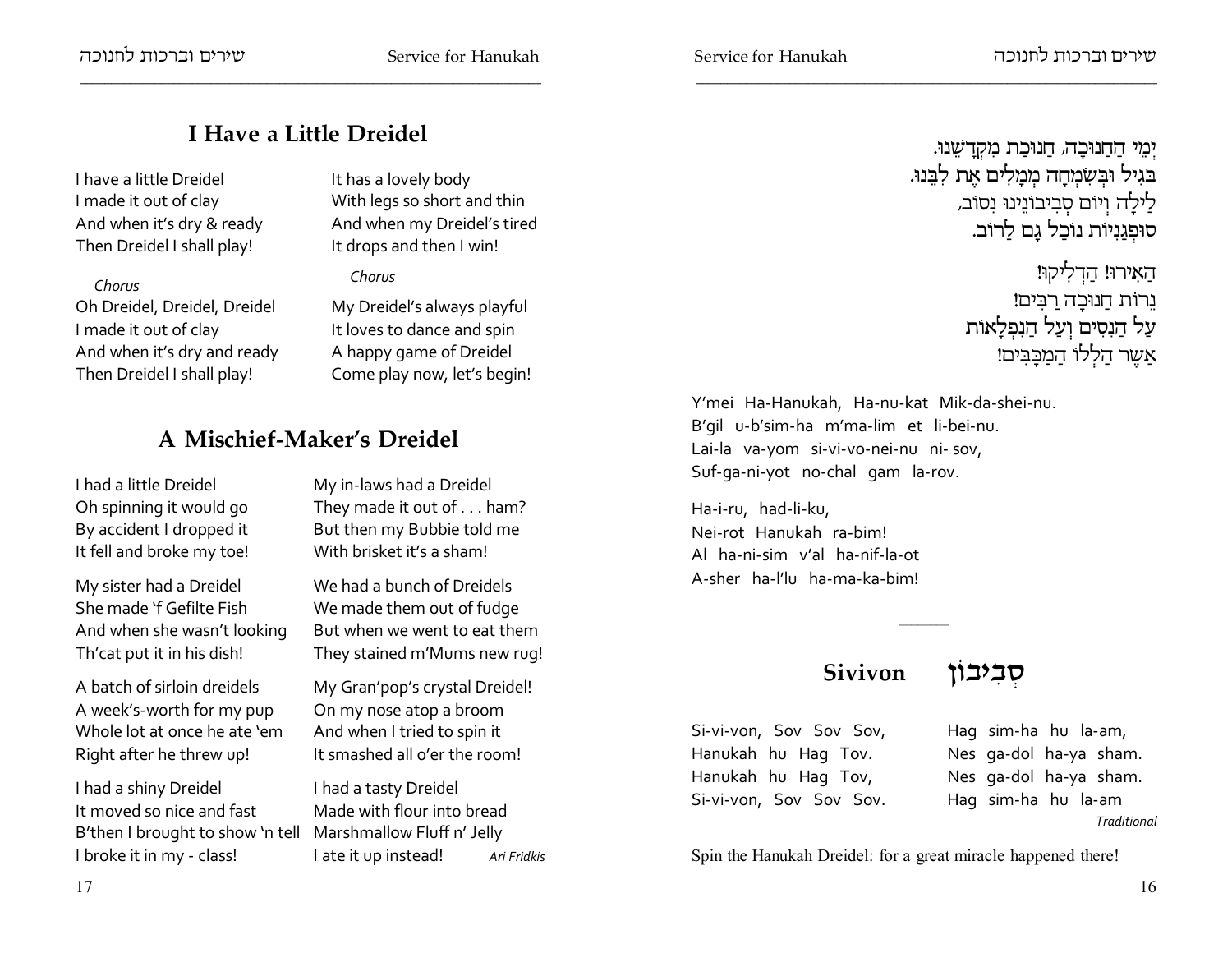**Some** perished by fire, some by water. Some crossed the sea, or wandered the desert. Some starved all week to make a Shabbat feast.Some were left childless until old age.Some lifted their chins beneath a father's knife.Those who came before us gave everythingso that we, generations later, could glorify You.

And despite the dangers, with Your protection,some did survive, and even flourished,some reaped in joy, were spared the knife,were granted children.We are their inheritors, O God, and we know how rare is our good fortuneto be born to such hard-won treasures.

*A great responsibility is ours - and Yours as well,for if You do not sustain us,as You did Abraham and Sarah,Rebecca and Isaac, Jacob, Rachel and Leah,then who will sing Your praises?*

Who will lift their chins, as we do now,to sanctify Your name?*Sol Adam, CCAR, Mishkan T'filah*

# **Mourner's Kaddish mFz¨i Wi ¦C ©w**

**יִתְגַּדַל** וְיִתְקַדַּשׁ שְׁמֵהּ רַבָּא. בְּעָלְמָא דִּי בְרָא כִרְעוּתֵה,<br>י וְיַמְלִיוְר מַלְכוּתֵה בְּחַיֵּיכוֹן וּבְיוֹמֵיכוֹן וּבְחַיֵּי דְכָל בֵּית יִשְׂרָאֵל. בַּעֲגָלָא וּבִזְמַן קָרִיב וְאִמְרוּ אָמֵן.

יְהֵא שְׁמֵה רַבָּא מְבָרַךְ לְעָלַם וּלְעָלְמֵי עָלְמַיָּא.<br>'

# **The Latke Song**

I am so mixed up that I cannot tell you, I'm sitting in this blender turning brown. I've made friends with the onions and the flour, and the cook is scouting oil in the town.I sit here wondering what will come of me, I can't be eaten looking as I do. I need someone to take me out and cook me, Or I'll really end up in a royal stew.

*Chorus (4x)*I am a latke, I am a latke and I am waiting for Hanukah to come

Every holiday has foods so special, I'd like to have that same attention too.I do not want to spend life in this blender, Wondering what I'm supposed to do.Matzah and Haroset are for Pesah, Chopped Liver and Challah for Shabbat.Blintzes on Shavuot are delicious, and Gefilte Fish no holiday's without.

### *Chorus (4x)*

It's important that I have an understanding Of what it is that I'm supposed to do.You see, there are many who are homeless, With no jobs, no clothes and very little food.It's so important that we all remember, That while we have most of the things we need:We must remember those who have so little, We must help them, we must be the ones to feed.

*Chorus (4x)*

*Words and music: Debbie Friedman*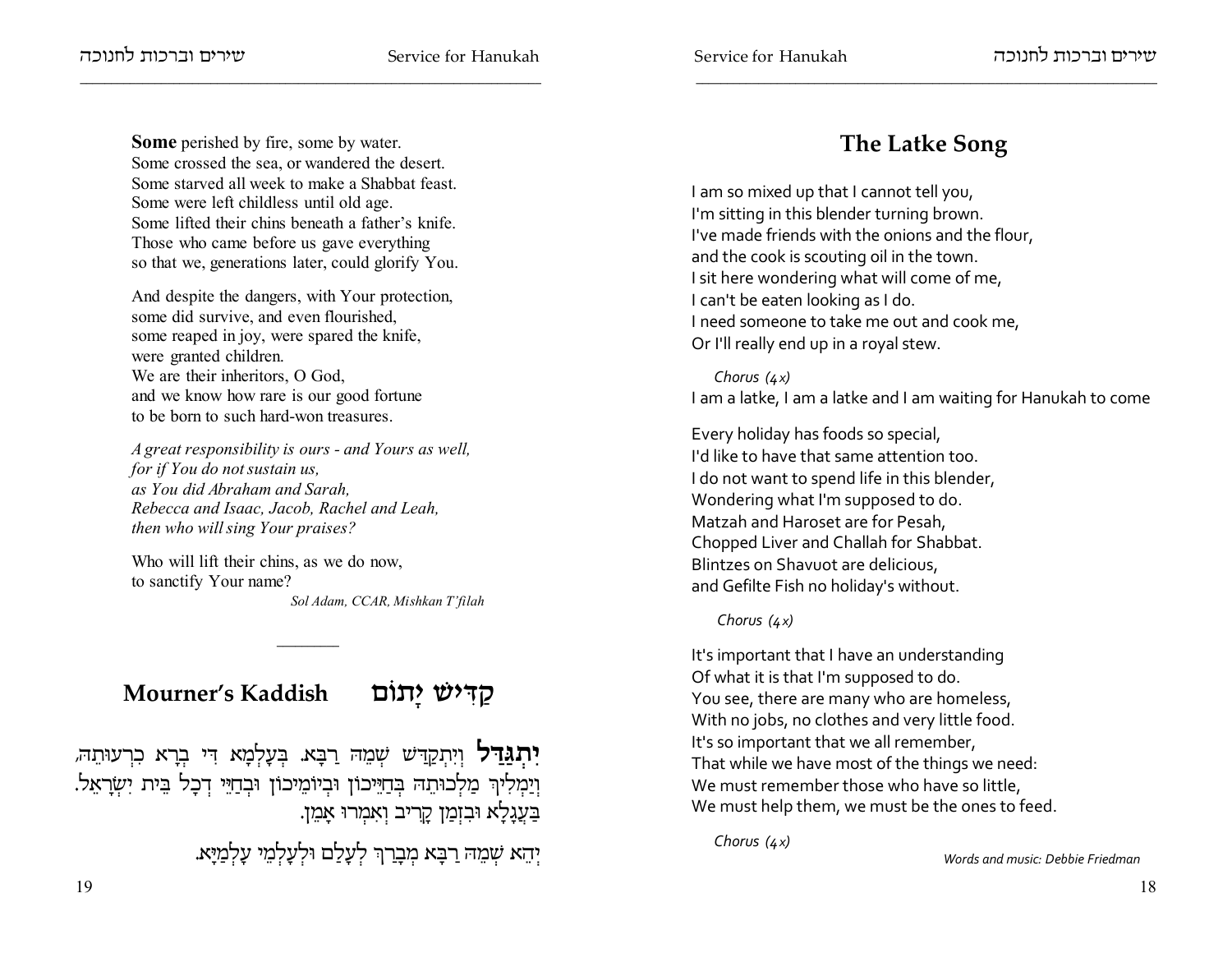### **A Meditation**

 Some historians of religion have said that Hanukah is just another ancient celebration of the winter solstice. Winter's solstice however can coincide with the full moon. Hanukah is different. It too occurs near the solstice, when nights are the longest. But Hanukah begins on the 25th of Kislev, toward the end of the lunar month, when the moon becomes just a sliver of light. With each candle, the days wane and the nights grow dimmer. And on each successive night,we light one more candle against the uncoming darkness.

*Rabbi Richard Jacobs, slightly adapted*

### **Hasmonean Silver and Hanukah Gelt**

 Gathered by the light of the Hanukah candles, uplifted by theirglow, we celebrate the miraculous longevity of the Jewish people.

When the Maccabees rededicated the ancient Temple in 168 BCE, the prosperous Hasmonean dynasty minted their acclaimed silver coins, unearthed in untold numbers throughout Israel. Like the Menorah - radiant with the light of Torah - those coins are a symbolof the endurance and prosperity of our people.

Centuries later, our Hanukah "gelt" - often represented by eight nights of shiny gifts - becomes our symbol of prosperity, ourJewish endurance.

Before we pull the ribbons, open the cards, and tear the wrapping paper, we pause, with gratitude and thanks for our lives. For having nearly everything we need. For our prosperity. And especially for those Maccabees and the countless other heroes of our people - and martyrs too - who preserved the Torah and the magnificent Jewishtradition that is our inheritance.

And so again, we celebrate the miracles, the wonders, and acts ofdeliverance, just as our mothers and fathers did in days of yore.*Ar Fridkis*

יִתְבָּרַךְ וְיִשְׁתַבַּח, וְיִתְבָּאַר וְיִתְרוֹמַם וְיִתְנַשֵּׂא וְיִתְהַדָּר וְיִתְעַלֶּה וְיִתְהַלָּל שְׁמֵהּ דְּקֻדְשָׁא בְּרִיךְ הוּא לְעֵלָָּא מִכָּל בִּרְכָתָא וְשִׁירָתָא, הֻשְׁבְּדָתָא וְנֶדֶקִיתָא, דַּאֲמִירָן בְּעָלְמָא, וְאִמְרוּ אָמֵן. יְהֵא שְׁלָמָא רַבָּא מִן שְׁמַיָּא וְחַיִּים עָלֵינוּ וְעַל בָּל יִשְׂרָאֵל, וִאָמְרוּ אַמֵן.

עשֶה שָׁלוֹם בִּמְרוֹמָיו הוּא יַעֲשֶה שָׁלוֹם עָלֵינוּ וְעַל כָּל יִשְׂרָאֵל, וְאִמְרוּ אָמֵן.

Yit-ga-dal v'yit-ka-dash sh'mei ra-ba. B'al-ma di-v'rachi-r'u-tei, v'yam-lich mal-chu-tei b'cha-yei-chon u-v'yo-mei-chon u-v'cha-yei d'chol beit Yis-ra-el,ba-a-ga-la u-vi-z'man ka-riv, v'i-m'ru: A-men.

Y'hei sh'mei ra-ba m'va-rach l'o-lam u-l'al-mei al-ma-ya.

Yit-ba-rach v'yish-ta-bach v'yit-pa-ar v'yit-ro-mam v'yit-na-sei v'yit-ha-dar v'yit-a-leh v'yit-ha-lal sh'meid'ku-d'sha b'rich hu. L'ei-la min kol bir-cha-ta v'shi-ra-ta,tush-b'cha-ta v'ne-che-ma-ta, da-a-mi-ran b'al-ma,v'i-m'ru: A-men.

Y'hei sh'la-ma ra-ba min sh'ma-ya v'ha-yim a-lei-nu v'alkol Yis-ra-el, v'i-m'ru: A-men.

O-seh sha-lom bim-ro-mav hu ya-a-seh sha-lom a-lei-nuv'al kol Yis-ra-el, v'i-m'ru: A-men.

21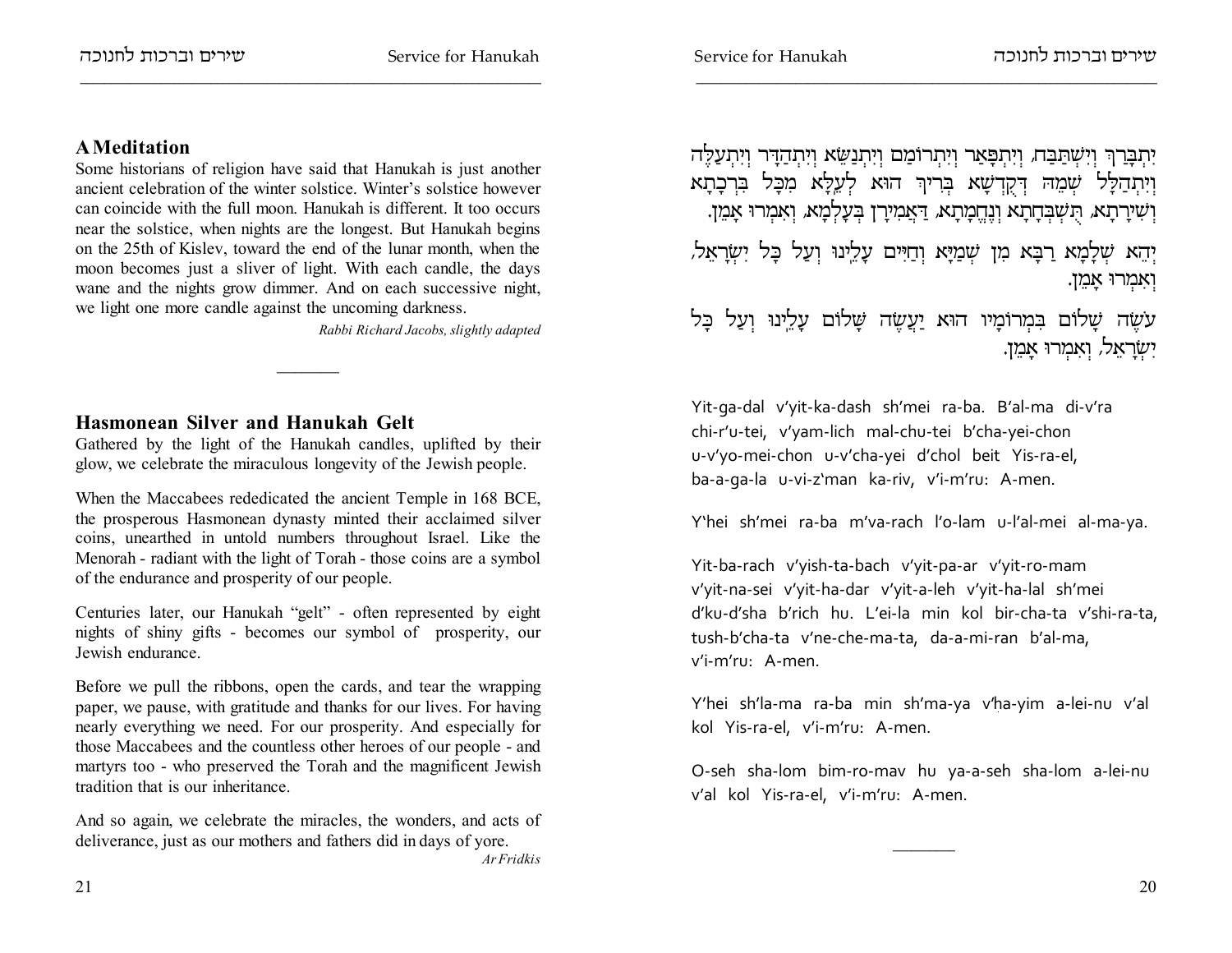### $m$ שארים וברכות לחנוכה

We have the Mitzvah always believingthat justice will somehow prevail.

and this is why we will not fail!

This is the burden and this is the promise

Service for Hanukah

## **Light One Candle**

Light one candle for the Maccabee childrenwith thanks that their light didn't die.And light one candle for the pain they endured whentheir right to exist was denied.

Light one candle for the terrible sacrificejustice and freedom demand.And light one candle for the wisdom to know whenthe peacemaker's time is at hand.

*Chorus* Don't let the light go out It's lasted for so many years!Don't let the light go outLet it shine through our love and our tears!

Light one candle for the strength that we needto never become our own foe.And light one candle for those who are sufferingthe pain we learned so long ago!

Light one candle for all we believe in,let anger not tear us apart.And light one candle to bind us togetherwith peace as the song in our heart.

### *Chorus*

What is the memory that's valued so highlythat we keep alive in that flame? What's the commitment to those who have diedwhen we cry out "They've not died in vain"?

*Chorus*

*Words and Music: Peter Yarrow*

# **Not By Might li¦i ©g §A `Ÿl**

 *2x:*

Not by might and not by power,But by spirit alone, shall we all live in peace.

The children sing, the children dream,And their tears may fall, but we'll hear them call,And another song will rise,Another song will rise, Another song will rise!

Not by might, not by power, Shalom.

*Words and Music: Debbie Friedman, based on Zechariah 4:6*